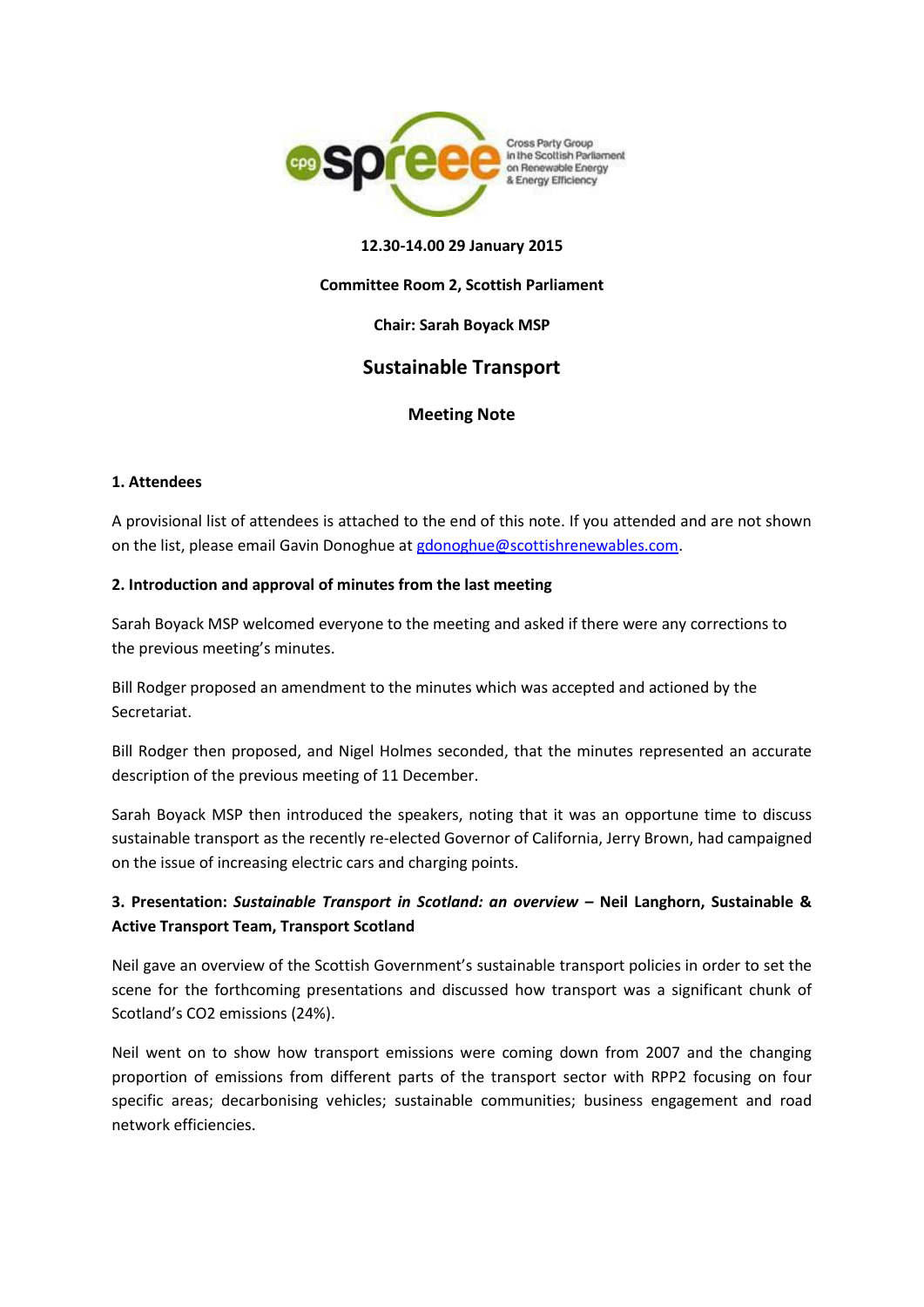Neil then set out what the government could do in terms of: public sector leadership; outreach and education; mobilising key stakeholders; strategic investments and incentives and provided examples of actions in each.

# **4. Presentation:** *Switched On Scotland: A Roadmap to Widespread Adoption of Plug-in Vehicles* **– Dr David Beeton, E-cosse**

David opened by discussing the Scottish Government's target for almost complete decarbonisation of the transport sector by 2050 and media coverage this had gained - but said there had been too big a focus on CO2 emissions instead of air pollution.

David then discussed Scotland's Roadmap for transport and that low-carbon technologies should not be competing with one another as we will need to use all of them to a greater or lesser extent. He also pointed out that there are more electric vehicles in car clubs in Scotland than the rest of the UK.

In the future, there will be more call for Ultra Low Emission Zones; car sharing; integrated urban intelligence and managed charging. He closed by stating that transformation is vital, needs integrated and comprehensive actions and will require the realisation of the full potential of electric vehicles.

## **5. Presentation:** *hydrogen & fuel cell vehicle opportunities with renewables***- Dr Nigel Holmes, SHFCA**

Nigel spoke about the amount of progress there had been in the last three years, including at the All Energy event in 2012 and the arrival of Hydrogen Fuel Cell buses in Aberdeen.

He gave an overview of how hydrogen transport fits in with the energy trilemma and energy security concerns before discussing the practicalities of extracting hydrogen through electrolysis and using renewable electricity for this purpose. He then gave a number of examples of projects in Scotland currently using hydrogen technology.

Nigel then discussed the transport trilemma and why hydrogen fuel cells were able to address this, before discussing what fuel cells are and how they work and giving a number of examples of new busses and cars that are using this technology.

In summary, Nigel said that hydrogen could help maximise renewables; helps lower CO2 emissions; supports low carbon innovation and expertise; deals with the energy and transport trilemma and could develop a local supply chain in Scotland.

## **6. Questions**

A range of questions were directed at the panel (please note that the intention of this meeting note is not to record a verbatim account of the meeting). Questions posed to the panel included:

- Patrick Harvie MSP asked whether the Transport Scotland slides were based on projections or real figures
	- o Neil Langhorn stated that they were predictions
- Paul Gill, ESS, made the point that transport pollution in certain areas was not necessarily caused by, or the fault of, those who live in those areas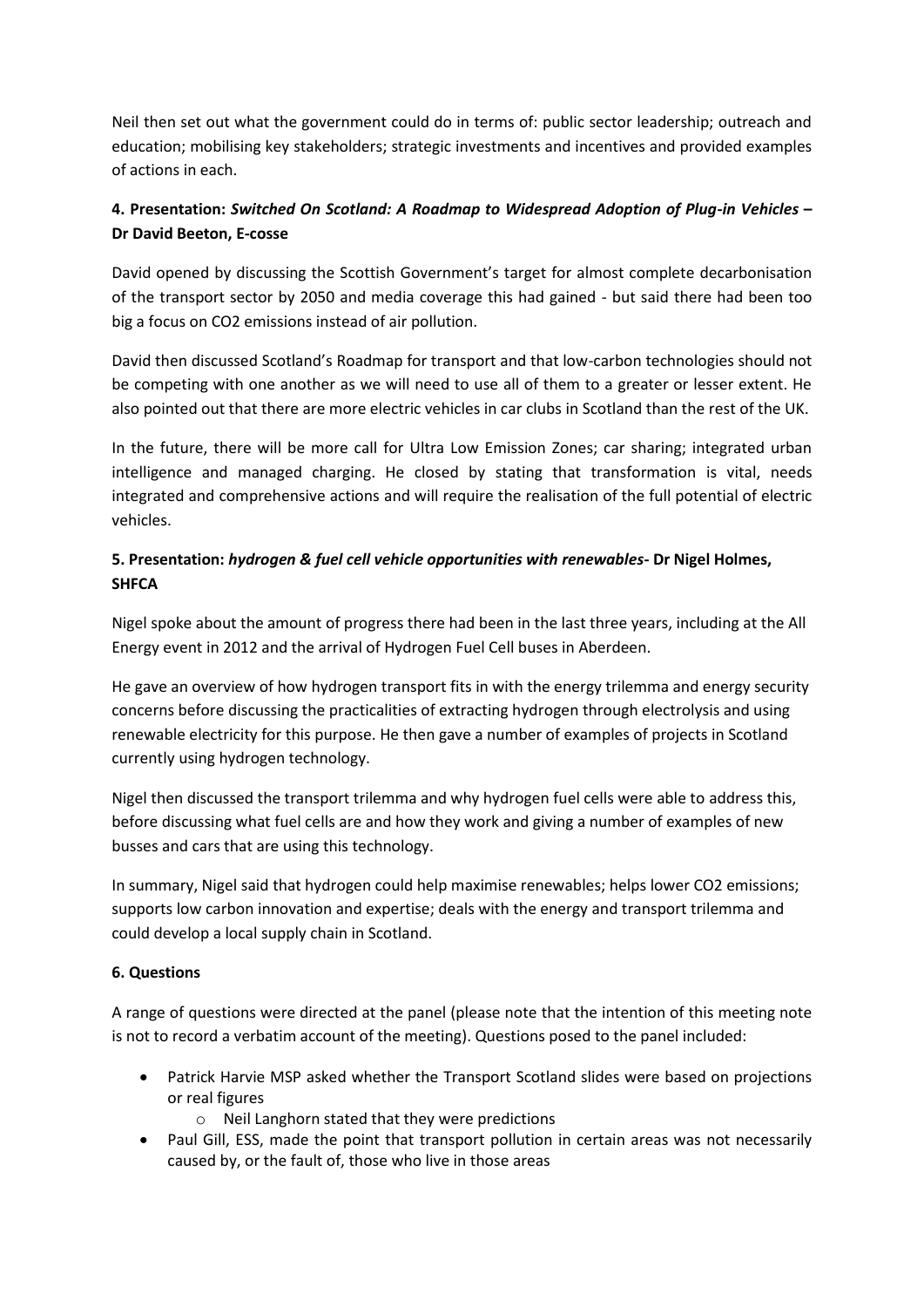- Paul Gill, ESS, asked Nigel Holmes whether there were range extenders for passenger electric vehicles as his electric vehicle had broken down
	- $\circ$  Nigel Holmes said that there were not many to a commercial extent and that most are purely hydrogen technology
- Neil Philips, Positive Solutions, stated that we need more emphasis on using renewable energy
	- o Nigel Holmes made the point that the energy generated from renewables needs to be captured
	- o David Beeton stated that you need electric vehicles to level off the demand curve for electricity
- Patrick Harvie MSP asked if an issue was that there may not be the required infrastructure throughout the rest of the UK for electric vehicles
	- o David Beeton stated that 99% of journeys are currently achievable in an electric vehicle
	- $\circ$  Nigel Holmes made the point that transport is demand-led so technology needs to meet the demand to increase uptake
- Bill Rodger made the point that there is great uncertainty about biofuels and asked what can Scotland od in terms of urban planning.
- Tariq Muneer stated that he had only ever had positive experiences from the electric vehicles he and his colleagues have used
- Dave Gunn stated that charging points were often unreliable and that this is an area where Scotland could lead the way
- Sarah Boyack MSP then made the point that we didn't talk about trains and might need a session on urban and rural transport; ownership models and active transport.

### **8. Date and Topic of Next Meeting**

Sarah Boyack MSP then announced that the next meeting will take place on Thursday 12 March between 12.30pm and 2.00pm in Committee Room 2 and will be on the topic of fuel poverty. It will be held jointly with the CPG on Housing.

## **9. AOB**

Sarah Boyack MSP put on record thanks to Elizabeth Leighton, from the Energy Saving Trust, who has provided Secretariat support for meetings on energy efficiency over the previous year while her colleague, Elaine Waterson, has been on maternity leave.

Sarah stated that Elaine has now returned from maternity leave and, although not able to join us that day, will be returning to her role providing the secretariat support for the Group from now on.

For suggestions for correction of this note and to request copies of some of the presentations, please contact the secretariat, Gavin Donoghue [\(gdonoghue@scottishrenewables.com\)](mailto:gdonoghue@scottishrenewables.com).

#### **9. Attendees**

| <b>First Name</b> | <b>Surname</b> |
|-------------------|----------------|
| David             | <b>Beeton</b>  |
| Colin             | Campbell       |
| Aisling           | Doyle          |
| <b>Tracey</b>     | Exton          |